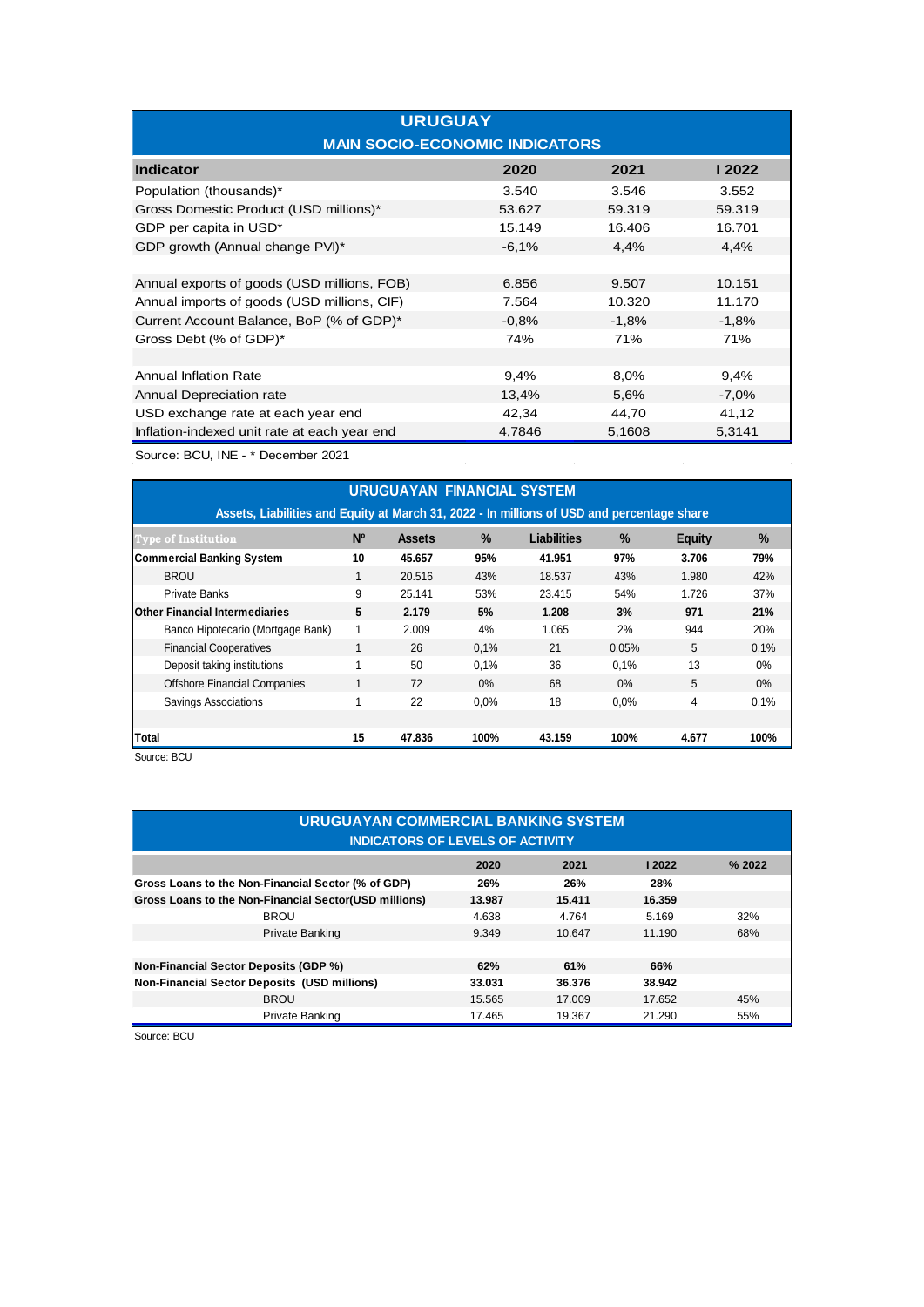| <b>BANCO DE LA REPÚBLICA ORIENTAL DEL URUGUAY</b><br><b>BALANCE SHEET - ASSETS</b><br><b>USD millions</b> |                                      |        |          |            |                             |          |
|-----------------------------------------------------------------------------------------------------------|--------------------------------------|--------|----------|------------|-----------------------------|----------|
|                                                                                                           | 2020                                 | 2021   | 12022    |            | Breakdown by currency, 2022 |          |
|                                                                                                           |                                      |        |          | <b>UYU</b> | I.U.                        | For. Ex. |
| Cash on hand                                                                                              | 508                                  | 514    | 515      | 347        | 0                           | 168      |
| <b>Financial Placements</b>                                                                               | 12.848                               | 14.079 | 14.505   | 1.696      | 538                         | 12.271   |
| Loans to the Banking Sector                                                                               | $\mathbf{0}$                         | 0      | $\Omega$ | 0          | $\mathbf{0}$                | 0        |
| Loans to the Non-Banking Sector                                                                           | 4.277                                | 4.401  | 4.768    | 1.097      | 1.877                       | 1.794    |
| Retail Banking                                                                                            | 1.996                                | 2.137  | 2.368    | 1.022      | 1.330                       | 16       |
| Corporative Division                                                                                      | 2.641                                | 2.621  | 2.795    | 183        | 711                         | 1.901    |
| Others $(1)$                                                                                              |                                      | 5      | 6        | $\Omega$   | $\Omega$                    | 6        |
| Provisions for bad debts                                                                                  | $-362$                               | $-363$ | $-401$   | $-108$     | $-164$                      | $-129$   |
| Assets                                                                                                    | 166                                  | 197    | 213      | 208        | 0                           | 5        |
| Investments                                                                                               | 158                                  | 155    | 171      | 114        | $\bf{0}$                    | 57       |
| <b>Other Assets</b>                                                                                       | 97<br>344<br>233<br>14<br>381<br>309 |        |          |            |                             |          |
| <b>Total Assets</b>                                                                                       | 18.338                               | 19.655 | 20.516   | 3.695      | 2.428                       | 14.393   |

|                                                                        | Cause DDOLL<br><b>BANCO DE LA REPÚBLICA ORIENTAL DEL URUGUAY</b> |        |        |        |            |                             |          |  |  |
|------------------------------------------------------------------------|------------------------------------------------------------------|--------|--------|--------|------------|-----------------------------|----------|--|--|
|                                                                        |                                                                  |        |        |        |            |                             |          |  |  |
|                                                                        | <b>BALANCE SHEET - LIABILITIES</b>                               |        |        |        |            |                             |          |  |  |
|                                                                        | In millions of USD dollars                                       |        |        |        |            |                             |          |  |  |
| <b>LIABILITIES</b>                                                     |                                                                  | 2020   | 2021   | 2022   |            | Breakdown by currency, 2022 |          |  |  |
|                                                                        |                                                                  |        |        |        | <b>UYU</b> | I.U.                        | For. Ex. |  |  |
| <b>Deposits</b>                                                        |                                                                  | 15.586 | 17.077 | 17.689 | 4.065      | 677                         | 12.947   |  |  |
|                                                                        | <b>Private Sector</b>                                            | 13.716 | 14.909 | 15.213 | 2.877      | 512                         | 11.824   |  |  |
|                                                                        | Foreign Sector                                                   | 590    | 600    | 593    | 11         | 1                           | 581      |  |  |
|                                                                        | <b>Public Sector</b>                                             | 1.259  | 1.500  | 1.846  | 1.165      | 164                         | 517      |  |  |
|                                                                        | <b>Banking Sector</b>                                            | 20     | 68     | 37     | 11         | $\Omega$                    | 26       |  |  |
|                                                                        | <b>Sundry Liabilities</b>                                        | 370    | 325    | 366    | 49         | $\bf{0}$                    | 317      |  |  |
|                                                                        | <b>Other Liabilities</b>                                         | 472    | 414    | 481    | 385        | 6                           | 90       |  |  |
| <b>Total Liabilities</b><br>16.427<br>17.817<br>18.537<br>4.499<br>683 |                                                                  |        |        |        |            | 13.354                      |          |  |  |
| <b>Equity</b>                                                          | 1.911<br>1.745<br>1.839<br>1.980<br>-805<br>1.039                |        |        |        |            |                             |          |  |  |

Source: BROU

| <b>BANCO DE LA REPÚBLICA ORIENTAL DEL URUGUAY</b><br><b>INCOME STATEMENT</b> |        |        |       |  |  |
|------------------------------------------------------------------------------|--------|--------|-------|--|--|
| USD millions $^{(1)}$                                                        |        |        |       |  |  |
| <b>Income Statement</b>                                                      | 2020   | 2021   | 12022 |  |  |
| <b>Gross Financial Margin</b>                                                | 695    | 672    | 177   |  |  |
| Provisions for bad debts                                                     | $-70$  | $-10$  | $-14$ |  |  |
| <b>Net Financial Margin</b>                                                  | 625    | 662    | 163   |  |  |
| Net revenues for Services                                                    | 144    | 151    | 44    |  |  |
| <b>Gross Profit</b>                                                          | 769    | 813    | 207   |  |  |
| <b>Operating Costs</b>                                                       | $-372$ | $-373$ | $-85$ |  |  |
| <b>Others Results</b>                                                        | $-26$  | $-27$  | $-12$ |  |  |
| <b>Operating result</b>                                                      | 371    | 414    | 110   |  |  |
| Currency translation difference from valuation                               | 261    | 163    | $-38$ |  |  |
| Other Tax, Income and adjustments                                            | -50    | $-49$  | $-12$ |  |  |
| <b>Results before Income Tax</b>                                             | 582    | 528    | 60    |  |  |
| Income Tax                                                                   | -82    | $-137$ | -68   |  |  |
| Income for the year<br>500<br>391<br>-8                                      |        |        |       |  |  |

(1) Average exchange rate per year: 2020: USD 1 = UYU 42,02 / 2021: USD 1 = UYU 43,55 / 2022: USD 1 = UYU 43,31